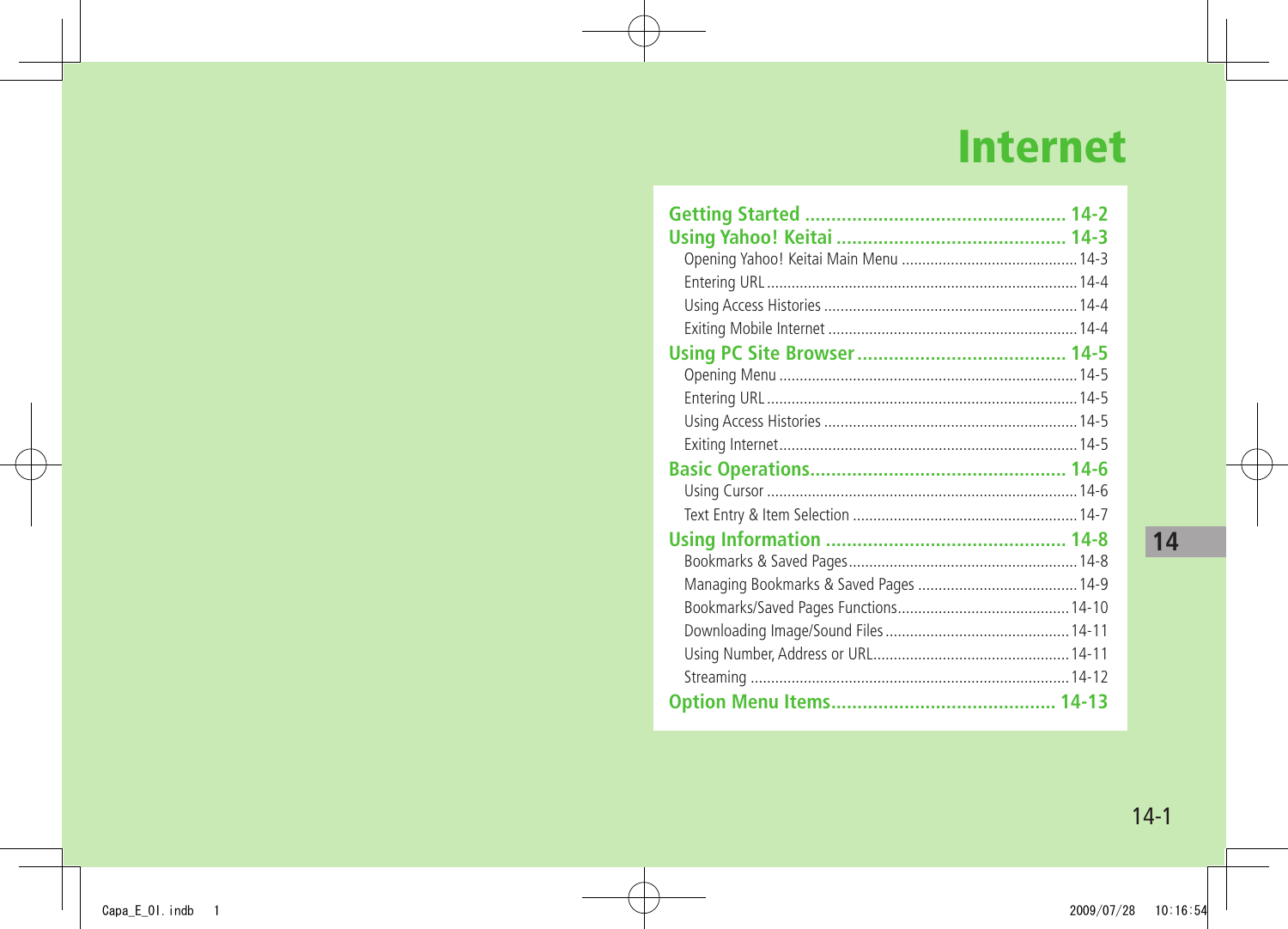## <span id="page-1-0"></span>**Getting Started**

**Access Yahoo! Keitai Mobile Internet and PC sites. "Yahoo! Keitai" is both a SoftBank Mobile Internet service and the SoftBank Mobile Internet portal. View PC Internet websites via PC Site Browser.**

### **Internet**

## **Yahoo! Keitai**

- $\bullet$  View Mobile Internet Websites ( $\rightarrow$ P.14-3)
- Download image/sound files, etc. (c P.14-11)
- Movies/Music Streaming  $(\mathcal{C}\mathbb{P}P.14-12)$
- Register S! Quick News  $(\mathcal{F}P.7-4)$

### **PC Sites**

- $\bullet$  View PC Sites ( $\leq$ P.14-5)
- $\bullet$  Download still images ( $\angle$  P.14-11)

#### **Note**

- Separate subscription is required for Network access.
- For more information, visit SOFTBANK MOBILE Corp. Website (http://www.softbank.jp).
- Video Calls cannot be received while connecting to the Network.

### **Cache Memory**

### **Retrieved information is temporarily saved in Cache Memory.**

### **When full, oldest is deleted first.**

- Previously viewed pages may load from Cache Memory. To view the latest, update information  $(r^2 \rightarrow P 14-13)$ .
- Cached items with expiry dates are deleted upon expiry.
- Information remains even after handset is disconnected from the Network or handset power is turned off.

#### **Tip**

**Settings** ● Clear Cache ● Delete Cookies (rep. 18-20) ●Initialize Browser (子P.18-21)

**Internet 14**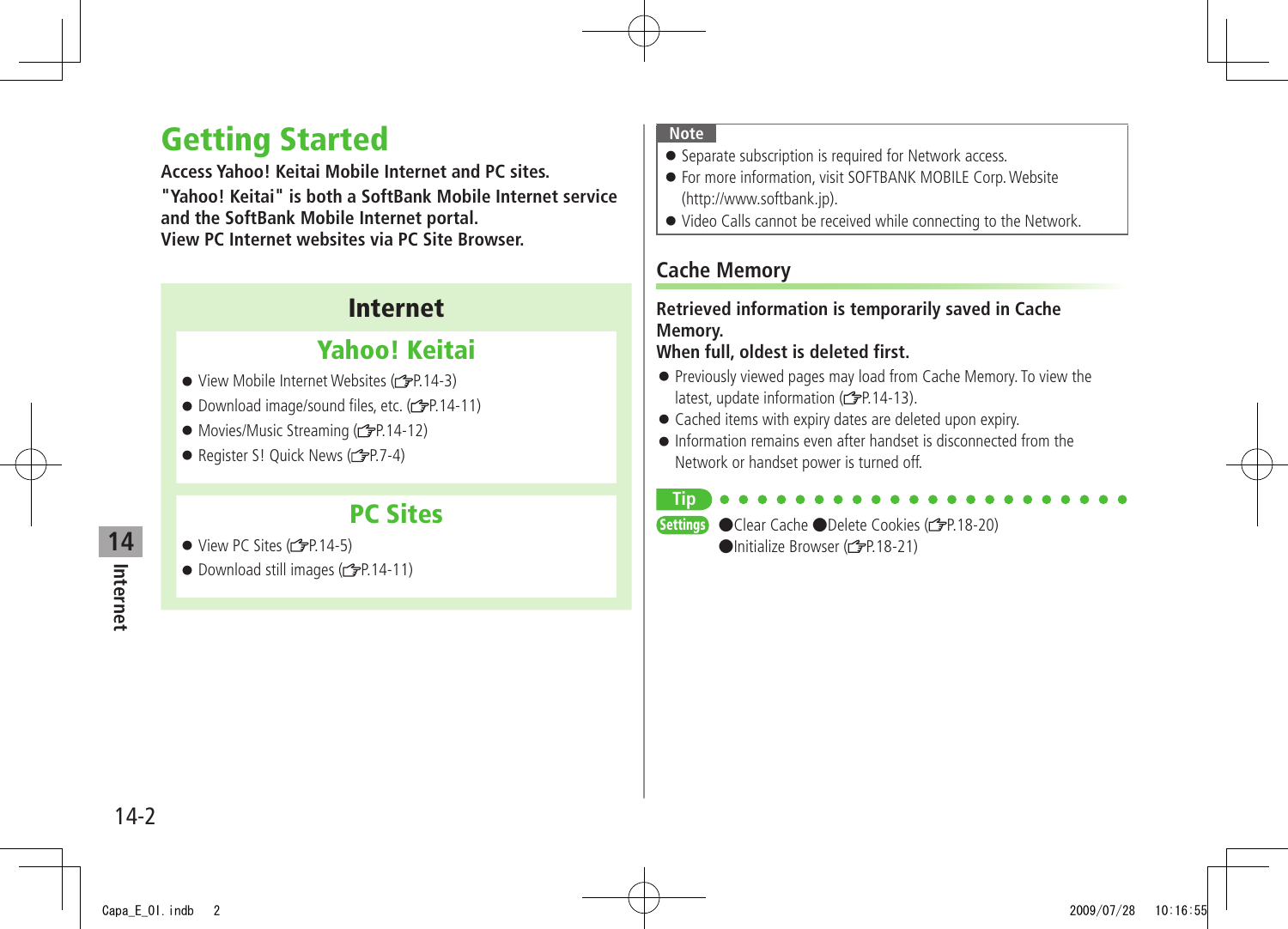### <span id="page-2-0"></span>**SSL/TLS**

**SSL (Secure Sockets Layer) and TLS (Transport Layer Security) are encryption protocols for secure Internet transmissions of important/sensitive information such as credit card numbers.**

**Server certificates are saved on 931P ( P.18-21).**

#### **Notes**

**Tip**

When a security notice appears, subscribers must decide for themselves whether or not to open the page. SOFTBANK MOBILE Corp., VeriSign Japan K.K., Cybertrust Japan Co., Ltd., Entrust Japan Co.,Ltd., GlobalSign K.K., RSA Security Inc. and SECOM Trust Systems Co., Ltd. cannot be held liable for any damages associated with the use of SSL and TLS.

**Settings** ● Security Settings (全P.18-20)

## **Using Yahoo! Keitai**

**Opening Yahoo! Keitai Main Menu**

**Select Yahoo! Keitai Main Menu items to access websites.**

**Main Menu** X **Yahoo! Keitai**

### **1 Yahoo! Keitai**

931P connects to the Network

- **2** Select a menu item
	- Repeat Step 2 as required.
	- Basic Operations: r<sup>-</sup> P.14-6

#### **Note**

• Shortcut: In Standby, press  $\boxed{\mathbf{x}}$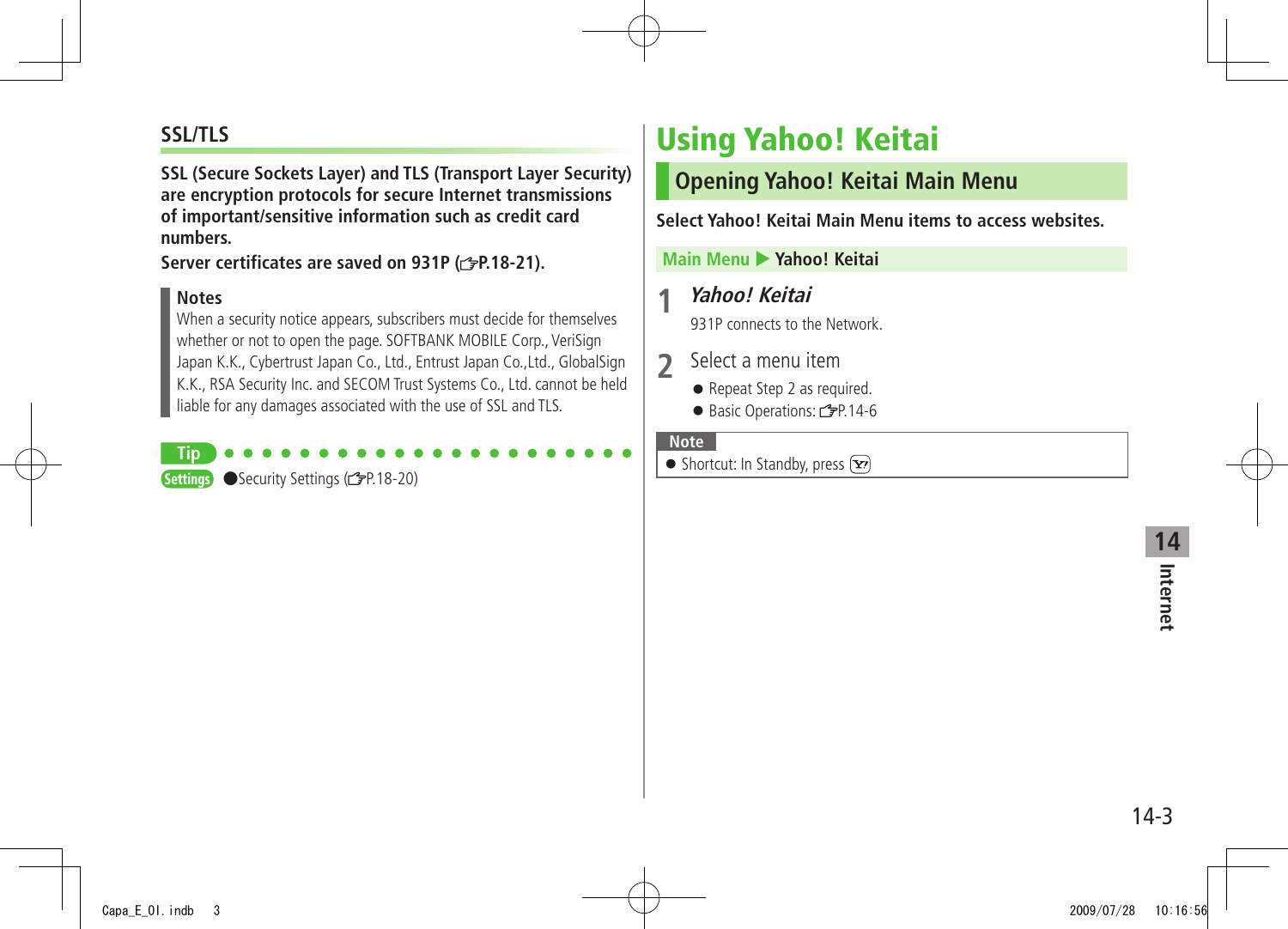### <span id="page-3-0"></span>**Entering URL**

**Enter URLs (addresses beginning with "http://" or "https://") directly to access websites, or open previously viewed pages using URL histories.**

● Up to 20 URL histories are stored.

| Main Menu > Yahoo! Keitai > Enter URL |  |  |  |  |
|---------------------------------------|--|--|--|--|
|---------------------------------------|--|--|--|--|

- **1 Enter URL Directly**
	- **Direct Entrv → Enter URL**

```
 Use URL History
URL History List  
Select a URL
```
**Internet 14**

■ **Delete URL Histories**  $>$  In Step1, **URL History List**  $\rightarrow$  (Highlight a URL  $\rightarrow$  )  $\boxed{\mathbf{x}}$  [Menu]  $\rightarrow$ **Delete** or **Delete All YES**

### **Using Access Histories**

### **Open previously viewed pages using access histories.**

● Up to 100 access histories are stored (The number of savable histories varies depending on data amount.).

### **Main Menu > Yahoo! Keitai > History**

**1** Select a history



```
History Window
```
#### ■ **Delete Access Histories**

- $>$  In Step 1, (highlight a history  $\rightarrow$  )  $\boxed{\mathbf{x}}$  [Menu]  $\rightarrow$  *Delete* or **Delete All → YES** (→ For **Delete All**, enter Phone Password)
- **Show Access History URLs**
- $>$  In Step 1, highlight a history  $\rightarrow$   $\overline{Y}$  [Menu]  $\rightarrow$  *Display URL*

### **Exiting Mobile Internet**

```
(
```
#### **Note**

**URL History List Window**

**URL History List** 

1 . http://www.tuvwxv.xx 図像http://www.ghiiklmno **Bahttp://www.abcdef.xxl** 

● Closing handset does not affect active browser.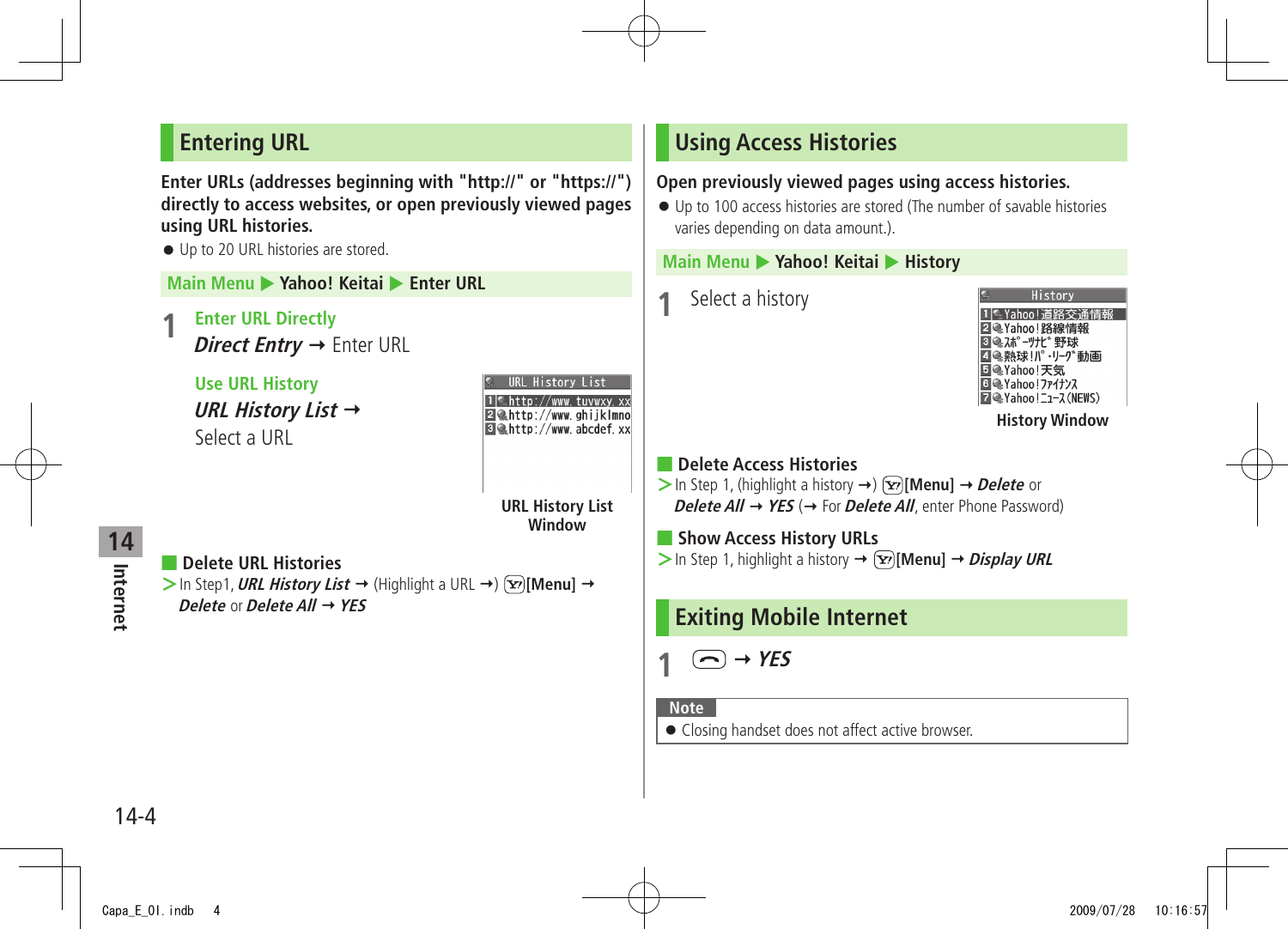## <span id="page-4-0"></span>**Using PC Site Browser**

### **Opening Menu**

#### **View PC websites using PC Site Browser.**

- When PC Site Browser opens, appears.
- Some pages may not be viewable.
- Viewing PC websites may incur high charges.

### **Main Menu > Yahoo! Keitai > PC Site Browser**

### **1 Homepage**

Confirmation appears. Select **NO**.

- To show confirmation each time: **YES**
- **2** Select a menu item

Repeat Step 2 as required.

#### **Note**

 $\bullet$  Alternatively, press  $\textcircled{\textbf{s}}$  in Yahoo! Keitai Menu to switch to PC Site Browser Menu. To return to Yahoo! Keitai Menu, press  $\circledR$  again.

**Tip**

Settings ●Hide Warning Messages when Activating PC Site Browser or Switching to Yahoo! Keitai (<a>P.18-19)</a>

### **Entering URL**

**Follow same operation accessed from Yahoo! Keitai ( P.14-4).**

● Up to 20 URL histories are stored.

**Main Menu > Yahoo! Keitai > PC Site Browser Enter URL** 

● Follow Step 1 of same operation accessed from Yahoo! Keitai  $(2P.14-4)$ .

### **Using Access Histories**

#### **Follow same operation accessed from Yahoo! Keitai ( P.14-4).**

● Up to 100 access histories are stored (The number of savable histories varies depending on data amount.).

#### **Main Menu > Yahoo! Keitai > PC Site Browser**  $\blacktriangleright$  **History**

● Follow Step 1 of same operation accessed from Yahoo! Keitai  $(\mathbb{Z}P.14-4)$ .

### **Exiting Internet**

 $(\neg)$  + YES

**Note**

● Closing handset does not affect active browser.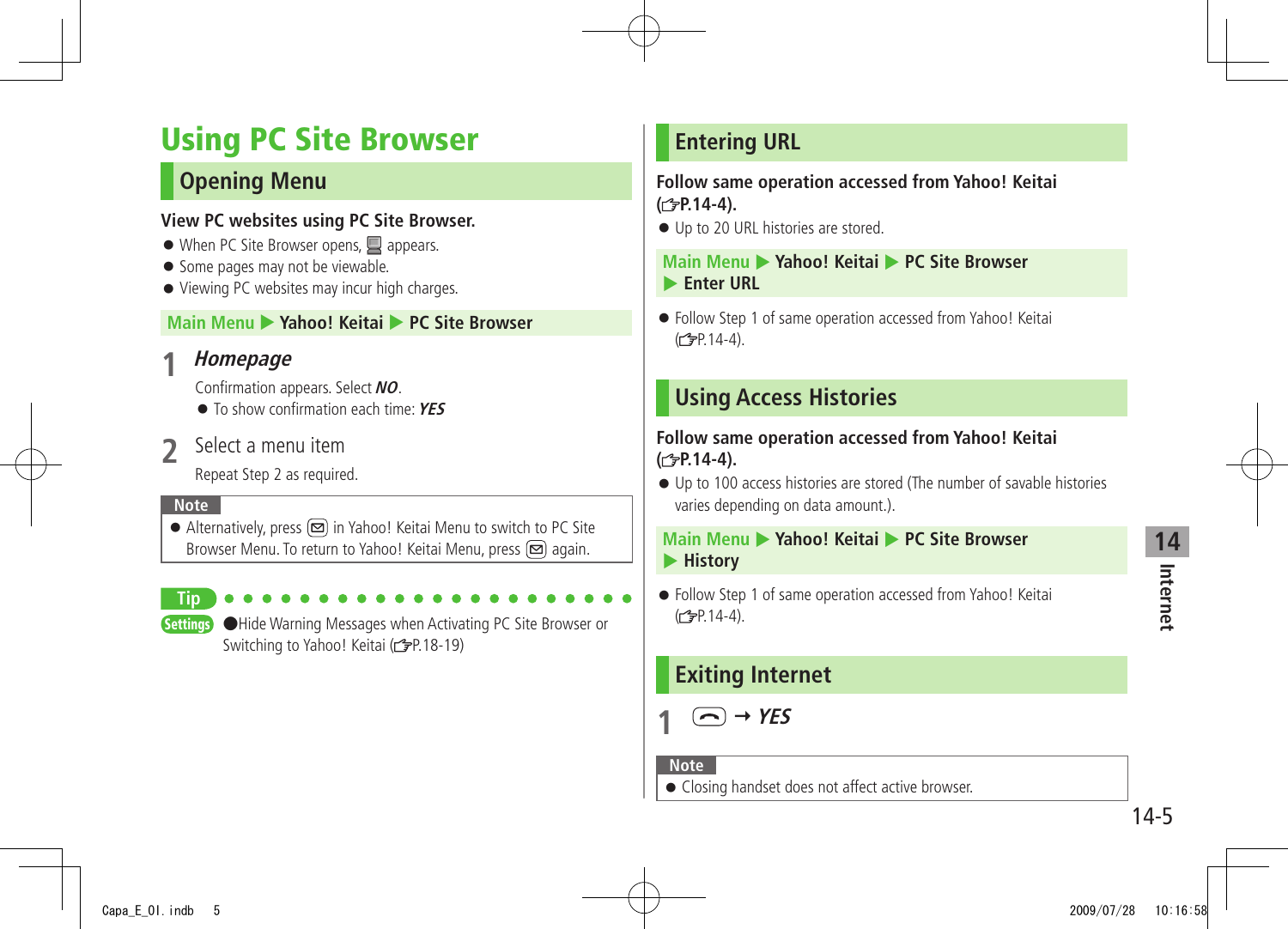## <span id="page-5-0"></span>**Basic Operations**

### **Using Cursor**

| <b>Move Cursor</b>                     | Use cursor to select underlined menu items.<br>$\circ$ to move right<br>to move left<br>to move to previous line<br>$\Omega$ to move to next line                                                                                       |
|----------------------------------------|-----------------------------------------------------------------------------------------------------------------------------------------------------------------------------------------------------------------------------------------|
| <b>Scroll Pages</b>                    | Scroll bar appears on right side or at bottom of<br>Display when page content continues beyond<br>view.<br>O scroll up/down<br><b>O</b> scroll left/right<br>scroll page up by a screenful<br>scroll page down by a screenful           |
| Move to<br>previous page/<br>next page | Previously viewed pages are temporarily saved in<br>Cache Memory (rep. 14-2).<br>S[Back]: Return to previous page<br>∑r) [Menu] → <i>Forward</i> : View next page<br>Some web pages may not appear after<br>performing the steps above. |

### **When Authentication is Required**

Some pages require user authentication for access. If required, enter user ID or password.

#### **Note**

 $\bullet$  While page is open, press and hold  $\circled{m}$  to switch to TV.

#### **Tip**

Settings ●Font Size ●Scroll Unit ●Images Off ●Sound Off ( P.18-19) ●Delete User ID or Password Entered when Authentication is Required (rep.18-20)

**Internet 14**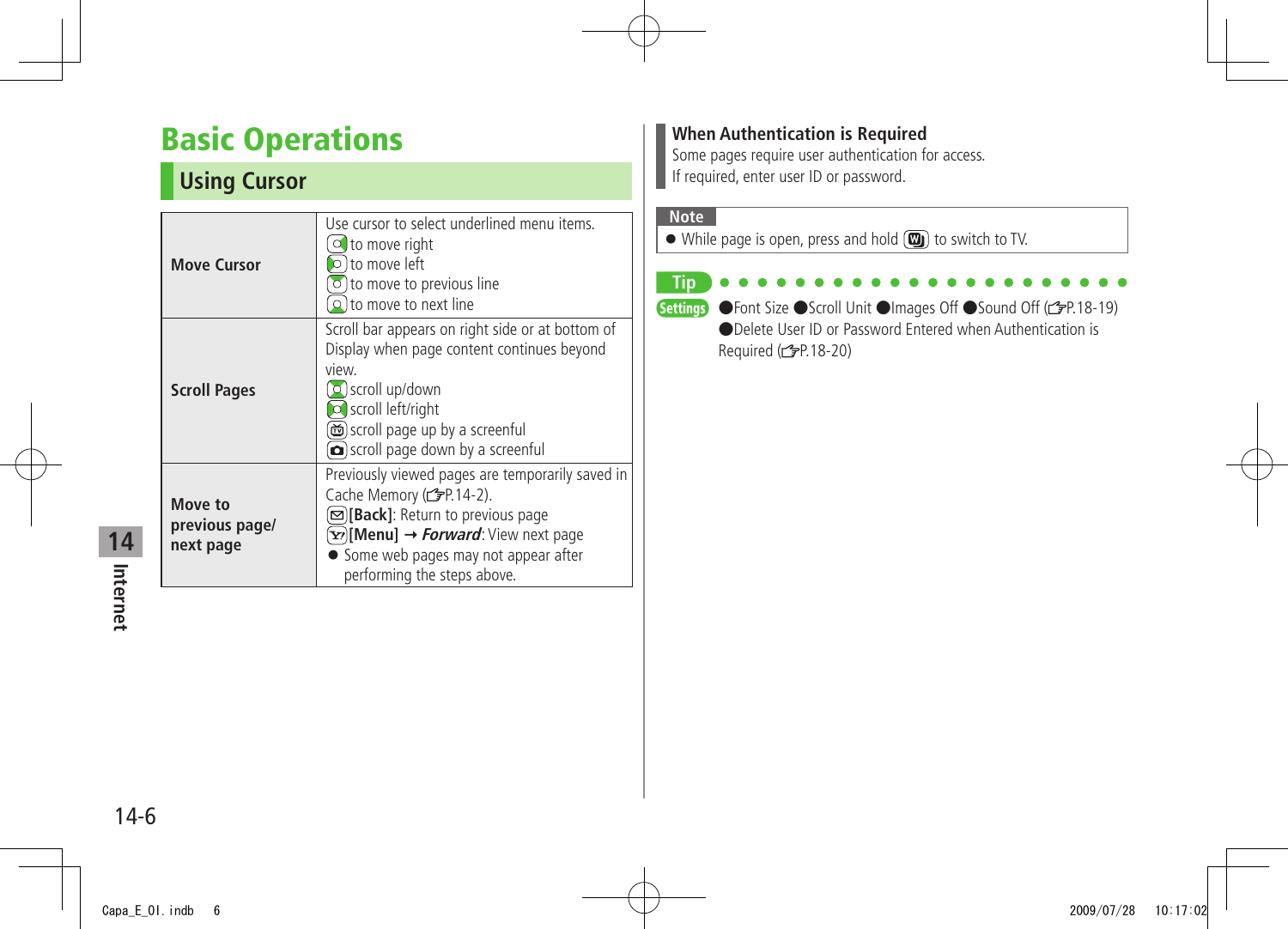### <span id="page-6-0"></span>**Text Entry & Item Selection**

**Enter text or select items to send information.**



● Actual web pages may differ in appearance.

| <b>Text Entry Field</b> | Highlight field $\rightarrow$ $\textcircled{\scriptsize{\bullet}}$ $\rightarrow$ Enter text $\rightarrow$ $\textcircled{\scriptsize{\bullet}}$         |
|-------------------------|--------------------------------------------------------------------------------------------------------------------------------------------------------|
| <b>Menu List</b>        | Highlight field $\rightarrow$ ( $\bullet$ )<br>Menu list appears.<br>Highlight an item $\rightarrow$ $\circledcirc$<br>Selected items are highlighted. |
| <b>Radio Button</b>     | Highlight $\bigcirc \rightarrow \circ$<br>When selected, appears.                                                                                      |
| <b>Check Box</b>        | Highlight $\square \rightarrow \textcircled{\bullet}$<br>When selected, $\Box$ appears.                                                                |
| <b>Command Button</b>   | Highlight the button $\rightarrow$ ( $\bullet$ )<br>Corresponding command is executed.                                                                 |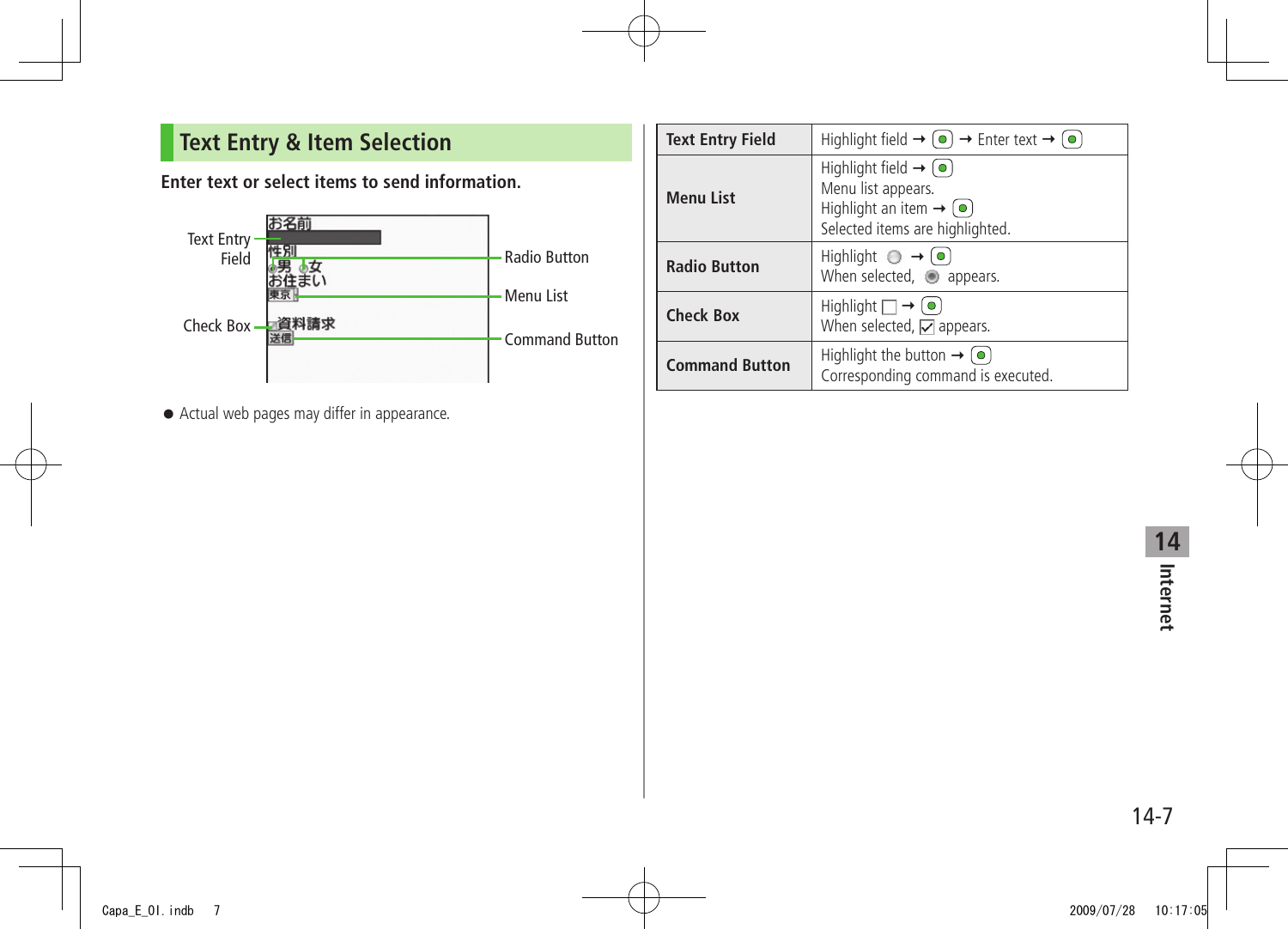## <span id="page-7-0"></span>**Using Information**

### **Bookmarks & Saved Pages**

### **Bookmark websites or save page content to Saved Pages.**

● Some copy protected materials cannot be saved.

| <b>Bookmarks</b>   | Save links to websites. 931P connects to the<br>Network to open the link.       |
|--------------------|---------------------------------------------------------------------------------|
| <b>Saved Pages</b> | Save page content. 931P opens saved pages<br>without connecting to the Network. |

### **Saving Web Pages**

- Open a web page  $\rightarrow$   $\left[\mathbf{\hat{x}}\right]$ [**Menu**]  $\rightarrow$ **Bookmarks** or **Saved Pages Add**
- Select title  $\rightarrow$  Edit title
	- $OK \rightarrow OK$
	- Saved Bookmarks/Saved Pages are saved to Bookmarks List/Saved Pages List ( FRight)

### **Open Bookmarks/Saved Pages in Web Page**

 $>$  Open a web page  $\rightarrow$   $\boxed{\mathbf{x}}$  [Menu]  $\rightarrow$  *Bookmarks* or *Saved Pages*  $\rightarrow$ **View List**

### **Viewing Bookmarks & Saved Pages**

**Main Menu > Yahoo! Keitai (> PC Site Browser)** 

*Bookmarks* or **Saved Pages**  $\rightarrow$  Select an item **Example: Yahoo! Keitai Browser**

| Bookmarks                    |
|------------------------------|
|                              |
| ≵天気                          |
| 图●二ュース<br>四●Panasonicメーカーサイト |
| @S-11\*M<br>54コンテンツ得パック      |
| ■●選べるかんたん動画                  |
|                              |



**Bookmarks List Window Saved Pages List Window**

#### **Note**

● Create folders in Bookmarks/Saved Pages List to organize Bookmarks/ Saved Pages (rep. 14-9).

#### **Tip**

●Send Bookmarks via Infrared (rep. 10-3) ●Send Bookmarks via IC Transmission  $(r^2P.10-5)$ 

- ●Add Bookmark Shortcuts to Standby ●Save URLs to Bookmarks
- ●Send Bookmark URLs ( P.14-10)

**14**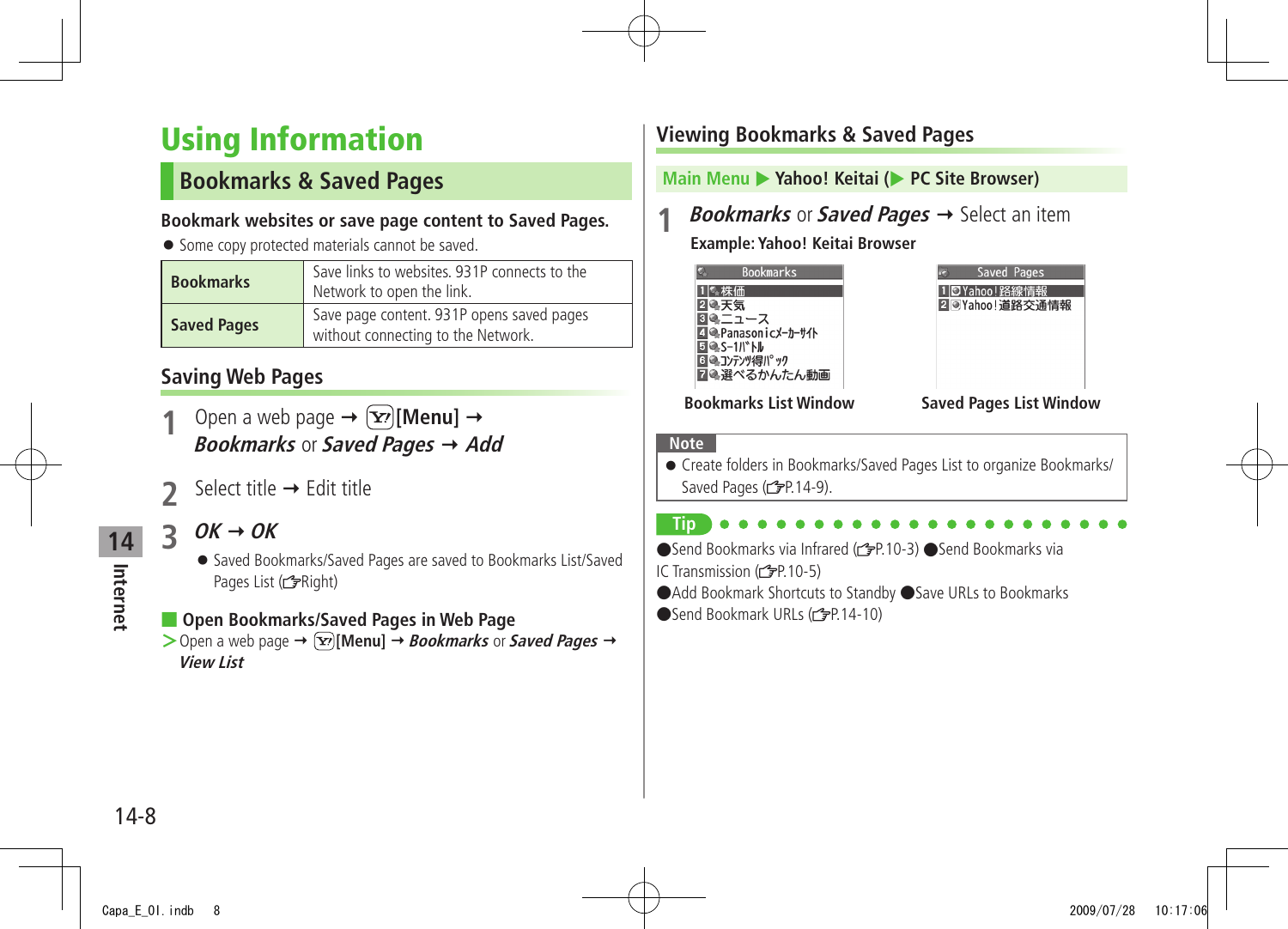### <span id="page-8-0"></span>**Managing Bookmarks & Saved Pages**

**Follow the steps below to open Bookmarks or Saved Pages list:**

#### ■ **Yahoo! Keitai**

**Main Menu > Yahoo! Keitai > Bookmarks** or **Saved Pages** 

### ■ **PC Site Browser**

**Main Menu • Yahoo! Keitai • PC Site Browser Bookmarks** or **Saved Pages** 

#### **Note**

● When a different USIM Card is inserted, Saved Pages do not appear or title name cannot be changed.

### **Creating New Bookmarks/Saved Pages Folders**

● Folders cannot be created within existing folders.

**1** Bookmarks<br>
In Bookmarks list window, ∑*[Menu]* → **Create New Folders** Enter title

### **Saved Pages**

In Saved Pages list window,  $\boxed{\mathbf{Y}}$  [Menu]  $\rightarrow$ **New Folder → Enter title** 

### ■ **Move Bookmarks/Saved Pages to Folder**

- ① Before moving to folders, set **Sort** to **Saved/Moved Order**  $(\mathbb{Z}P.14-10)$
- ② In Bookmarks/Saved Pages list window ( P.14-8), highlight a bookmark/saved page  $\rightarrow \overline{[Y]}$  [Menu]  $\rightarrow$  Move to  $\rightarrow$  Select a folder  $\rightarrow$ Select a destination

### ■ **Edit Folder Title**

> In Bookmarks/Saved Pages list window (c<sup>2</sup>P.14-8), highlight a folder →  $[\overline{\mathbf{x}}]$ **[Menu]**  $\rightarrow$  *Edit*  $\rightarrow$  Edit folder title

### **Editing Bookmark Titles/URLs**

- In Bookmarks list window, highlight a bookmark → **[Menu] Edit**
- **2** Edit title/URL

### **Renaming Saved Pages**

- In Saved Pages list window, highlight a saved page  $\rightarrow$  $\boxed{\mathbf{Y}}$  [Menu]  $\rightarrow$  *Edit*
- **2** Edit title

**Tip**

●Delete Bookmarks/Saved Pages/Folders ●Display Bookmark/Saved Page URLs ●Change Bookmarks/Saved Pages/Folders Display Order ●Sort Bookmarks/Saved Pages/Folders ( $\mathcal{P}$ P.14-10)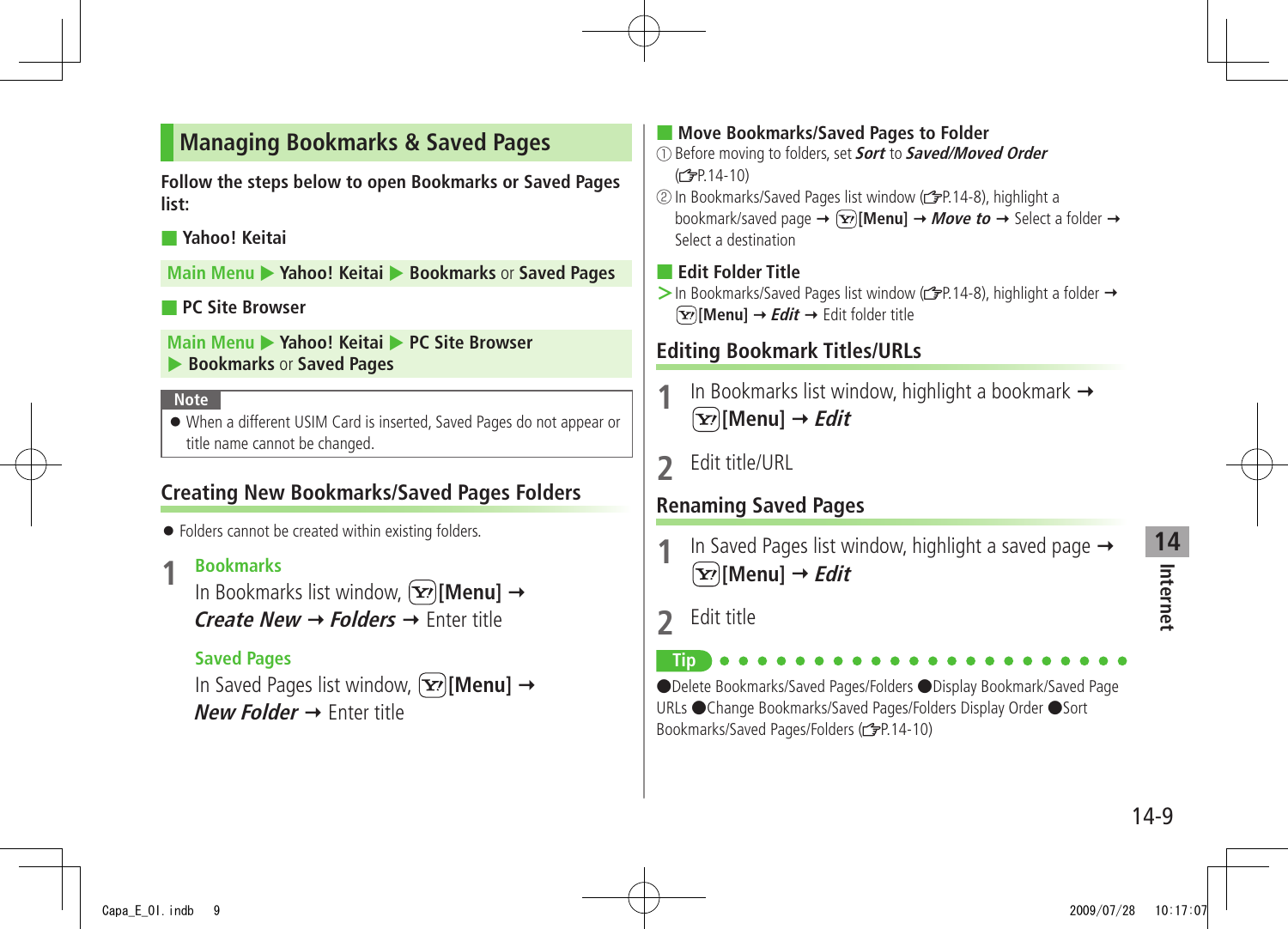### <span id="page-9-0"></span>**Bookmarks/Saved Pages Functions**

| From Main Menu > Yahoo! Keitai (> PC Site Browser) |
|----------------------------------------------------|
| Bookmarks or Saved Pages                           |

■ **Add Bookmark Shortcuts to Standby**

 $>$  Highlight a bookmark  $\rightarrow$   $\boxed{\mathbf{x}}$  [Menu]  $\rightarrow$  *Add shortcut icon*  $\rightarrow$  *YES* 

#### ■ **Save URLs to Bookmarks**

 $\triangleright$  **[x]** [Menu]  $\rightarrow$  *Create New*  $\rightarrow$  *Bookmarks*  $\rightarrow$  Enter a title/URL  $\rightarrow$  *OK* 

#### ■ **Delete Bookmarks/Saved Pages/Folders**

**>**Follow the steps below

| <b>Item</b>                            | <b>Operation/Description</b>                                                                                                                                                                                       |
|----------------------------------------|--------------------------------------------------------------------------------------------------------------------------------------------------------------------------------------------------------------------|
| <b>Delete</b>                          | $\triangleright$ Highlight a bookmark, saved page or folder $\rightarrow$<br>$\widehat{X}$ [Menu] $\rightarrow$ <i>Delete</i> $\rightarrow$ <i>YES</i>                                                             |
| <b>Delete</b><br><b>Selected Items</b> | Select items to delete<br>$\triangleright$ [ <b>Y</b> <sup>2</sup> ][Menu] $\rightarrow$ <i>Delete selected</i> $\rightarrow$ Check items to<br>delete $\rightarrow \boxed{\mathbf{Y}}$ [Delete] $\rightarrow$ YES |
| Delete All                             | > [xe][Menu] → Delete All → YES → Enter Phone<br>Password                                                                                                                                                          |

#### **Display Bookmark/Saved Page URLs**

 $>$  Highlight a bookmark/saved page  $\rightarrow \boxed{\infty}$  [Menu]  $\rightarrow$  *Display URL* 

### ■ **Change Bookmarks/Saved Pages/Folders Display Order**

- $>$  Highlight a bookmark/saved page/folder  $\rightarrow \boxed{\mathbf{x}}$  [Menu]  $\rightarrow$  Move to  $\rightarrow$  $\sigma$  to select a position
- Before changing order, set **Sort** (<del>○</del>Right) to **Saved/Moved Order**.

#### ■ **Sort Bookmarks/Saved Pages/Folders**

 $\triangleright$  **[x**<sup>2</sup>] **[Menu]**  $\rightarrow$  *Sort*  $\rightarrow$  Select a condition

#### ■ **Send Bookmark URLs**

 $>$  Highlight a bookmark  $\rightarrow \infty$  [Menu]  $\rightarrow$  **Send URL**  $\rightarrow$  **S! Mail** or

**SMS** → Create a message (S! Mail: from Step 2 on P.13-4/SMS: From Step 2 on P.13-7)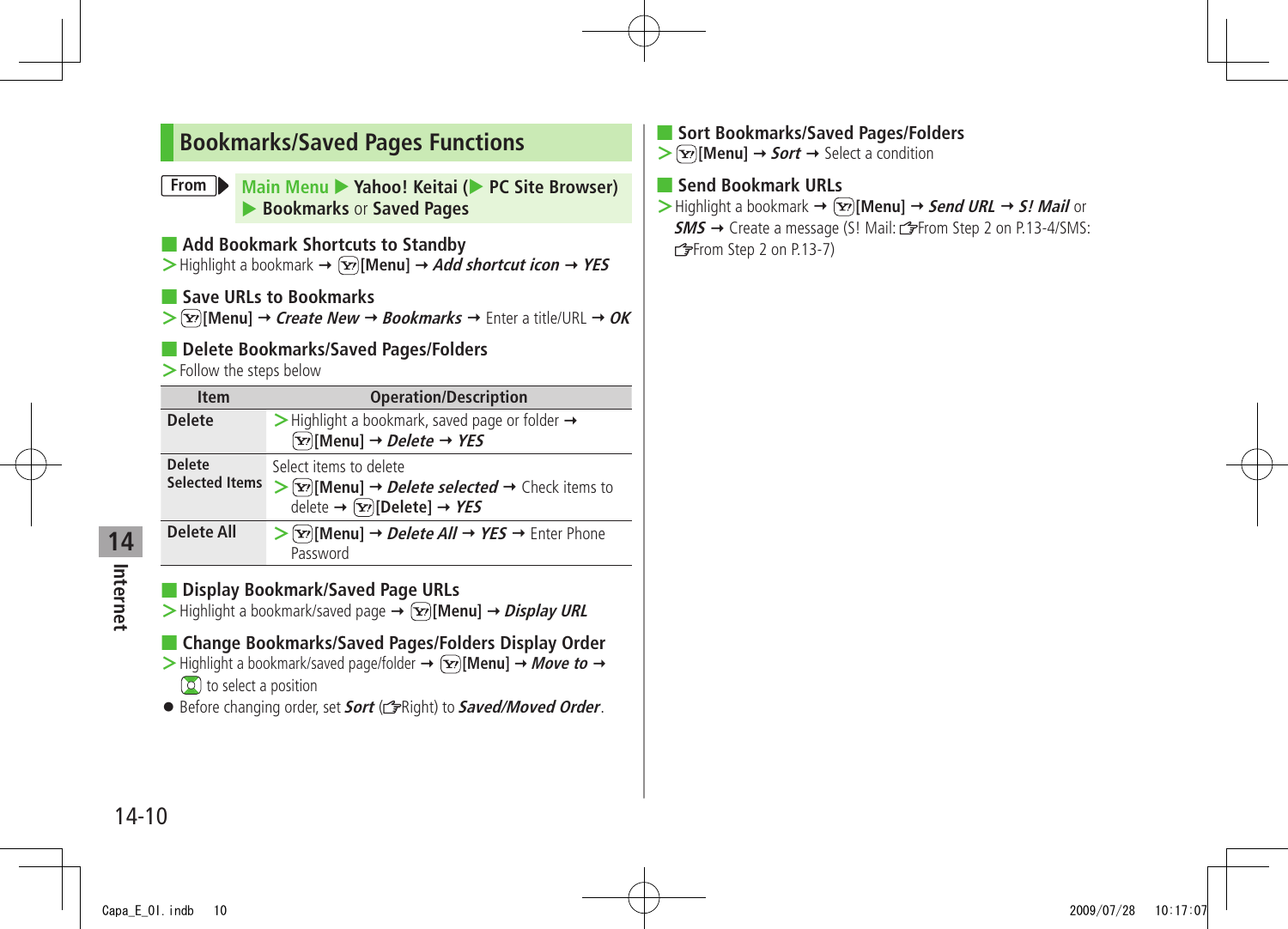### <span id="page-10-0"></span>**Downloading Image/Sound Files**

### **Save images, sounds, etc. to Data Folder or microSD Card.**

● For PC Site Browser, only still images can be saved.

- Open a web page  $\rightarrow$   $\overline{Y}$ [**Menu**]  $\rightarrow$  *Select File*
- **2** Select a file

### **3 Save YES**

Available menu items vary by saved content.

- Save location is determined by **Save Settings** (<del>○</del>P.18-20). However, save location may change depending on situations. Check confirmation when download is complete.
- Confirmation appears when downloading images or sound files. Select **YES** for image/sound setting.

### **Note**

- Do not remove/install microSD Card while saving files to it.
- Do not turn 931P power off while downloading or saving files. Files may be damaged.
- Some copy protected files may not be saved.
- Videos selected from web pages play while being downloaded.

### **Using Number, Address or URL**

**Use linked numbers, addresses or URLs to make calls, send messages, access websites, or save directly to Phone Book.**

**1** Open a web page containing phone numbers, mail addresses or URLs

### **2 Phone Number**

Select a phone number  $\rightarrow$  Select an item (See below)

| <b>Item</b>         | <b>Operation/Description</b>                         |
|---------------------|------------------------------------------------------|
| Voice call          | Make a Voice Call                                    |
| Video call          | Make a Video Call                                    |
| Select image        | Select outgoing image                                |
| <b>Add to Phone</b> | Save a number to Phone Book (CFFrom Step 2 on P.4-5) |
| <b>Book</b>         |                                                      |

#### **E-mail Address**

Select an address  $\rightarrow$  Select an item (See below)

| <b>Item</b>                 | <b>Operation/Description</b>                                  |
|-----------------------------|---------------------------------------------------------------|
| Compose<br>S! Mail          | Create S! Mail (read Step 4 on P.13-4)                        |
| <b>Compose SMS</b>          | Create SMS (reader Step 4 on P.13-7)                          |
| Add to<br><b>Phone Book</b> | Save mail address to Phone Book (CFFrom Step 2 on<br>$P.4-5)$ |
|                             |                                                               |

### **URL**

Select URL 931P connects to the Network.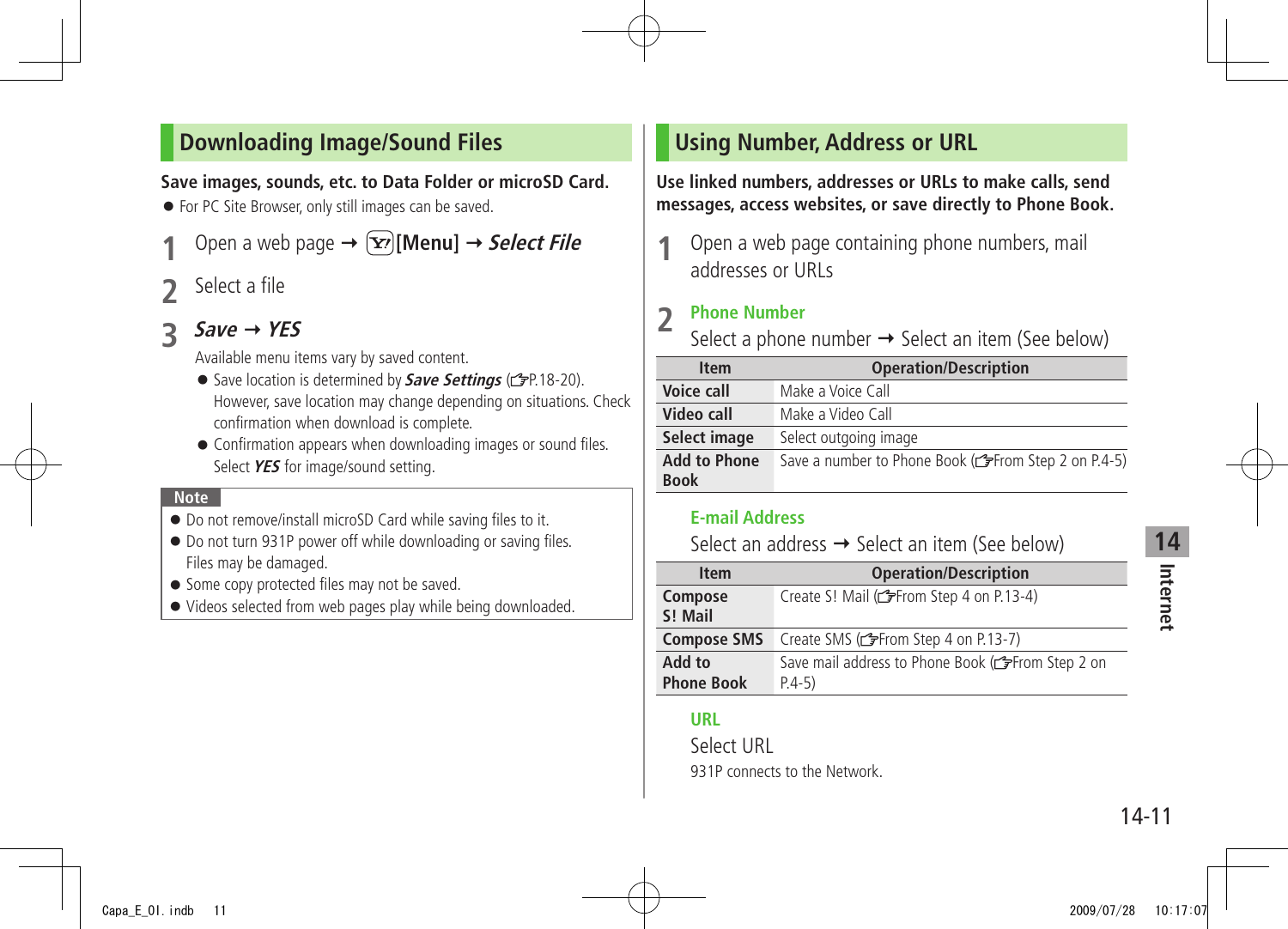### <span id="page-11-0"></span>**Streaming**

### **Enjoy video/sound clips while they download.**

- Supported by compatible files on Yahoo! Keitai sites only.
- Streaming files cannot be saved.

### **Main Menu** X **Yahoo! Keitai** X **Yahoo! Keitai**

- Open a web page  $\rightarrow$  Select a file Streaming starts.
- *<u><del><sub>2078</sub>x</del>* or  $\overline{\bullet}$  to exit</u>

### **Engaged Streaming Operations**

| <b>Mute/Release Mute</b>                 | $\mathbb{X}$ /<br>ا ان <del>د</del> )<br>$\mathbb{Q}$ |
|------------------------------------------|-------------------------------------------------------|
| Pause/Resume*                            | $\blacksquare$ $\blacksquare$<br>Ш                    |
| Volume                                   | $\frac{1}{2}$                                         |
| <b>Set Playback</b><br>Position*         | col to start playback from specified point            |
| <b>Toggle Display</b><br><b>Position</b> | o)<br>• Toggle Portrait/Landscape view.               |

\* Not available during playback for live events such as live sports programs.

#### **Note**

- Streaming requires a continuous Network connection. Network remains connected even during a pause (Transmission fees apply).
- Paused streams may stop after three minutes of inactivity.
- When roaming abroad, streaming may be unavailable or not be performed properly.

### **Incoming Voice Calls while Streaming**

Incoming call pauses an active stream.

● Video Calls cannot be received while streaming.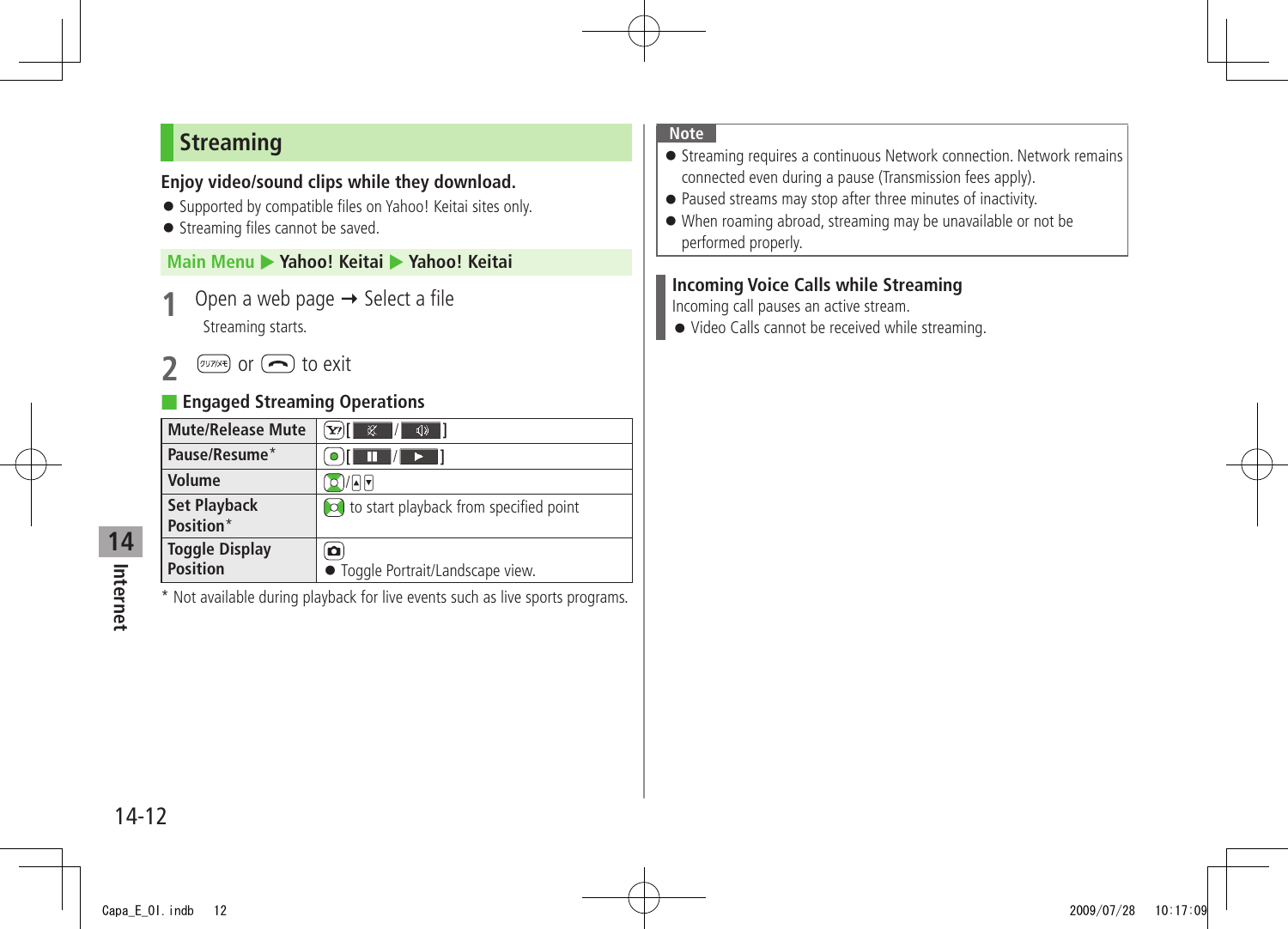## <span id="page-12-0"></span>**Option Menu Items**

### In Yahoo! Keitai, press  $\textcircled{\tiny{\textbf{w}}}$  [Menu] for following operations.

● Some functions may not be available depending on web pages.

| <b>Item</b>        | <b>Operation/Description</b>                                                                              |
|--------------------|-----------------------------------------------------------------------------------------------------------|
| <b>Forward</b>     | Go to next page (rep. 14-6)                                                                               |
| <b>Bookmarks</b>   | View Bookmarks list, add bookmarks, or add bookmark<br>shortcuts to Standby                               |
| <b>Saved Pages</b> | View Saved Pages list or save page content to Saved<br>Pages                                              |
| <b>Text Copy</b>   | Copy page text                                                                                            |
| <b>Reload Page</b> | Refresh page information                                                                                  |
| <b>Enter URL</b>   | Enter URL directly or use URL History to access pages                                                     |
| <b>Select File</b> | View, play or save file to Data Folder (Downloading<br>Image/Sound Files: <a>From Step 2 on P.14-11</a> ) |

| <b>Item</b>                       | <b>Operation/Description</b>                                           |
|-----------------------------------|------------------------------------------------------------------------|
| Handy                             | <b>Switch PC Browser '/Switch Browser 2: Toggle</b>                    |
| <b>Functions</b>                  | Yahoo! Keitai/PC site                                                  |
|                                   | <b>Internet Search</b> : Search text in Internet                       |
|                                   | <b>Search In Page:</b> Search text within page                         |
|                                   | Jump in this page: Jump to top/end of page                             |
|                                   | <b>Send URL:</b> Send URL via SL Mail/SMS                              |
|                                   | <b>History:</b> Open previously viewed pages                           |
|                                   | <b>Expand/Shrink</b> <sup>2</sup> : Zoom page in/out                   |
|                                   | <b>Set Display Range</b> <sup>2</sup> : Specify displayed area of page |
|                                   | Flash(R) Menu: Playback/pause Flash® files                             |
|                                   | <b>Properties:</b> View page details or server certificates for        |
|                                   | secure pages                                                           |
| Yahoo! Keitai 1/                  | View top menu                                                          |
| Home Page <sup>2</sup>            |                                                                        |
| <b>Settings</b>                   | <b>Font Size:</b> Change character size                                |
|                                   | <b>Encoding:</b> Change encoding type                                  |
|                                   | <b>Pointer:</b> Set Pointer <sup>2</sup>                               |
| Switch screen <sup>2</sup>        | Toggle between Small Screen and PC Screen                              |
| <b>Exit Browser</b>               | Exit Browser                                                           |
| <sup>1</sup> Yahoo! Keitai only   |                                                                        |
| <sup>2</sup> PC Site Rrowser only |                                                                        |

PC Site Browser only